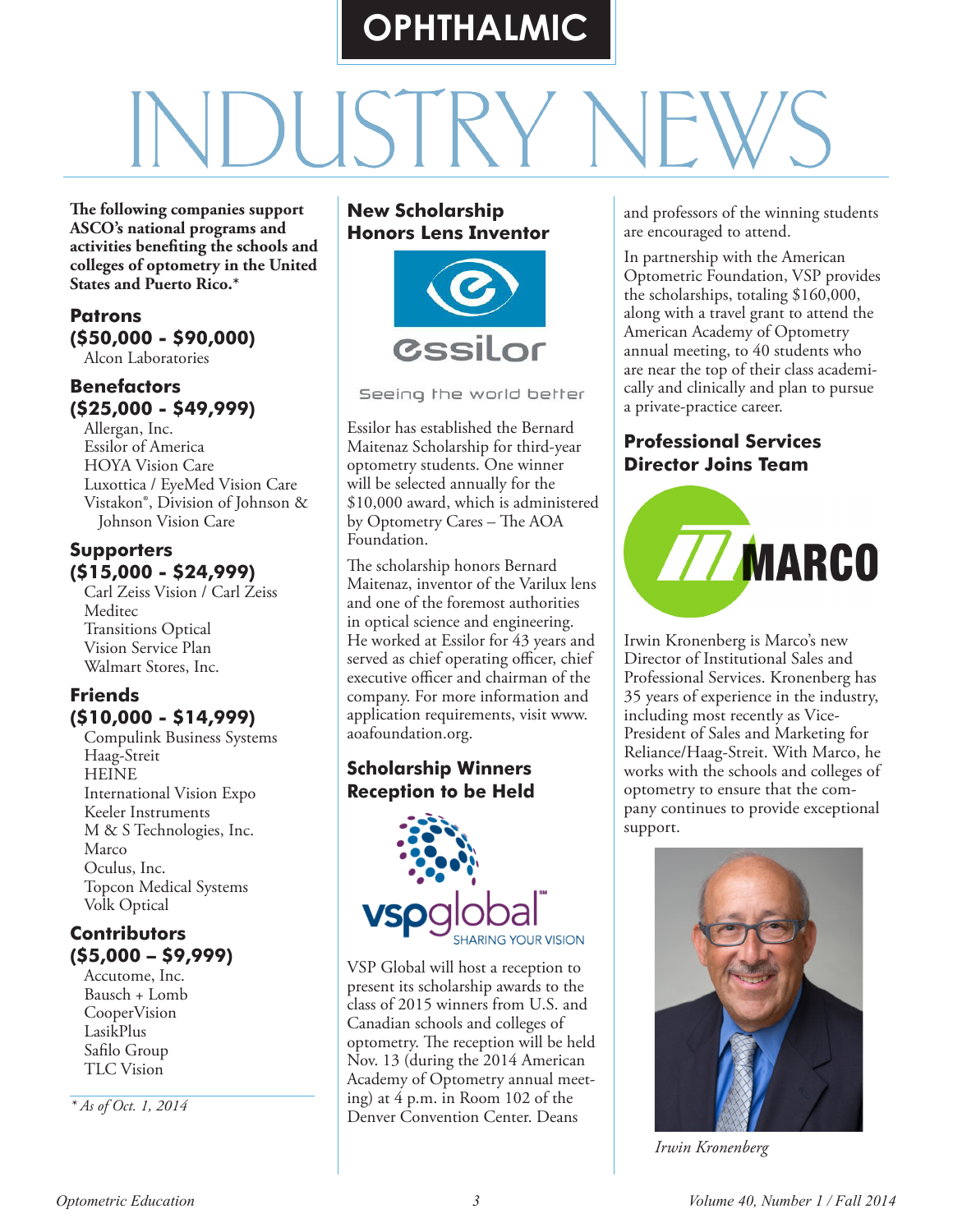More information about Marco and its products can be found at www.marco. com, and Irwin can be reached at ikronenberg@marco.com.

### **New Retina Camera is Fully Automated**



Topcon has unveiled its new, fully automatic TRC-NW400 Non-Mydriatic Retinal Camera. Using the TRC-NW400, operators do not need to spend time aligning, centering, focusing or capturing color retinal images because the unit automatically performs these steps once the camera is positioned in front of the eye. It also automatically travels from one eye to the other when both eyes are being imaged.

The instrument can be operated from any angle because it incorporates a rotating touch panel monitor. The TRC-NW400 can also take photographs of the anterior segment. Fully DICOM-compliant, it can be connected to a digital capture system or used as a stand-alone instrument. Visit www.topconmedical.com.

#### **High-Cylinder Lens Now Readily Available**

# Johnson&Johnson Vision Care, Inc.

Johnson & Johnson Vision Care Inc.'s Acuvue Oasys Brand Contact Lenses for Astigmatism are now the first and only silicone hydrogel toric contact lenses with -2.75 cylinder that are readily available, with no need to special order.

Visit www.acuvue.com/productsacuvue-oasys-for-astigmatism for more information.

# **Collaboration for Better Eye Health** Transiti©ns

Transitions Optical recently released highlights from a roundtable discussion it hosted on the topic of improving the eye health of culturally diverse populations. Participants included representatives from the optical and general health industries, as well as representatives from cultural, community and health-based organizations. According to Transitions, the strong link between eye health and overall health/quality of life necessitates that eyecare professionals (ECPs) – and the optical industry as a whole – collaborate with the general healthcare sector and other experts to promote eye health education and provide optimal eye care.

The discussion included strategies ECPs can employ to increase collaboration with general healthcare professionals, including promoting ongoing referrals by initiating relationships with local primary care physicians and other health specialists; encouraging the sharing of eye health and medical records via fax, mail or electronic medical records, providing ongoing education and resources to general health professionals about eye health issues; initiating joint educational programs/promotions, particularly during awareness months such as American Heart Month in February; and participating in local community outreach efforts or health screenings alongside other health professionals.

The panel also discussed strategies for connecting with families and cultural organizations. A consensus paper based on the roundtable discussion will be available at MyMulticulturalToolkit. com.

Also: Transitions released a poster and online education course, "Riding the Age Wave," to help ECPs educate patients on how normal aging affects vision and to advise them on options for treatment that will restore, maintain and enhance vision (Brainshark. com/Transitions/AgeWave).

### **Student and Alumni Programs at Expo**



According to officials with International Vision Expo West, a record number of optometry students participated in programs designed for their benefit at this year's meeting. Among the events available to them was the newly launched Young Professionals Club. Also, for the first time, receptions were hosted for alumni of three of the schools and colleges of optometry.

International Vision Expo says it is proud to offer a program that encompasses all phases of an optometrist's career and notes that, because each school and college of optometry is unique, benefits and programs can be tailored to meet specific needs. For more information, contact Professionals Relations Manager Kristen Reynolds at KReynolds@thevisioncouncil.org.

# **Contact Lens Educational Event** BAUSCH+LOMB

Bausch + Lomb held a two-day workshop for eyecare professionals Sept. 15-16 in Las Vegas, where they could learn about MoistureSeal technology, the innovation behind the company's innovative silicone hydrogel Ultra contact lenses, hear from colleagues who have successfully incorporated the lenses into their practices, and experience the new technology for themselves.

Bausch + Lomb received FDA marketing clearance for the frequent replacement and monthly modality contact lenses in September 2013. Visit www.bausch.com for more information.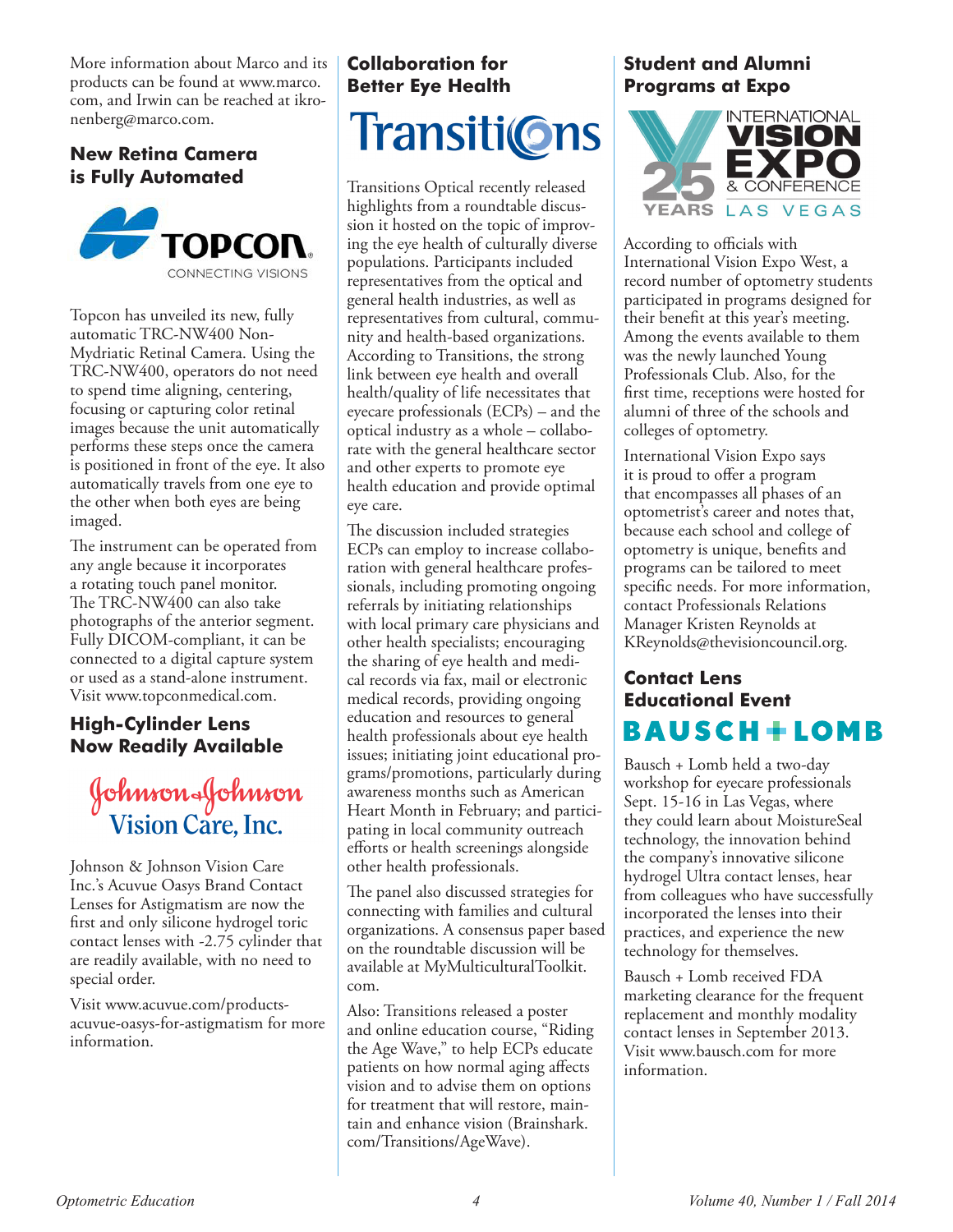

# Committed to Quality

a Novartis company

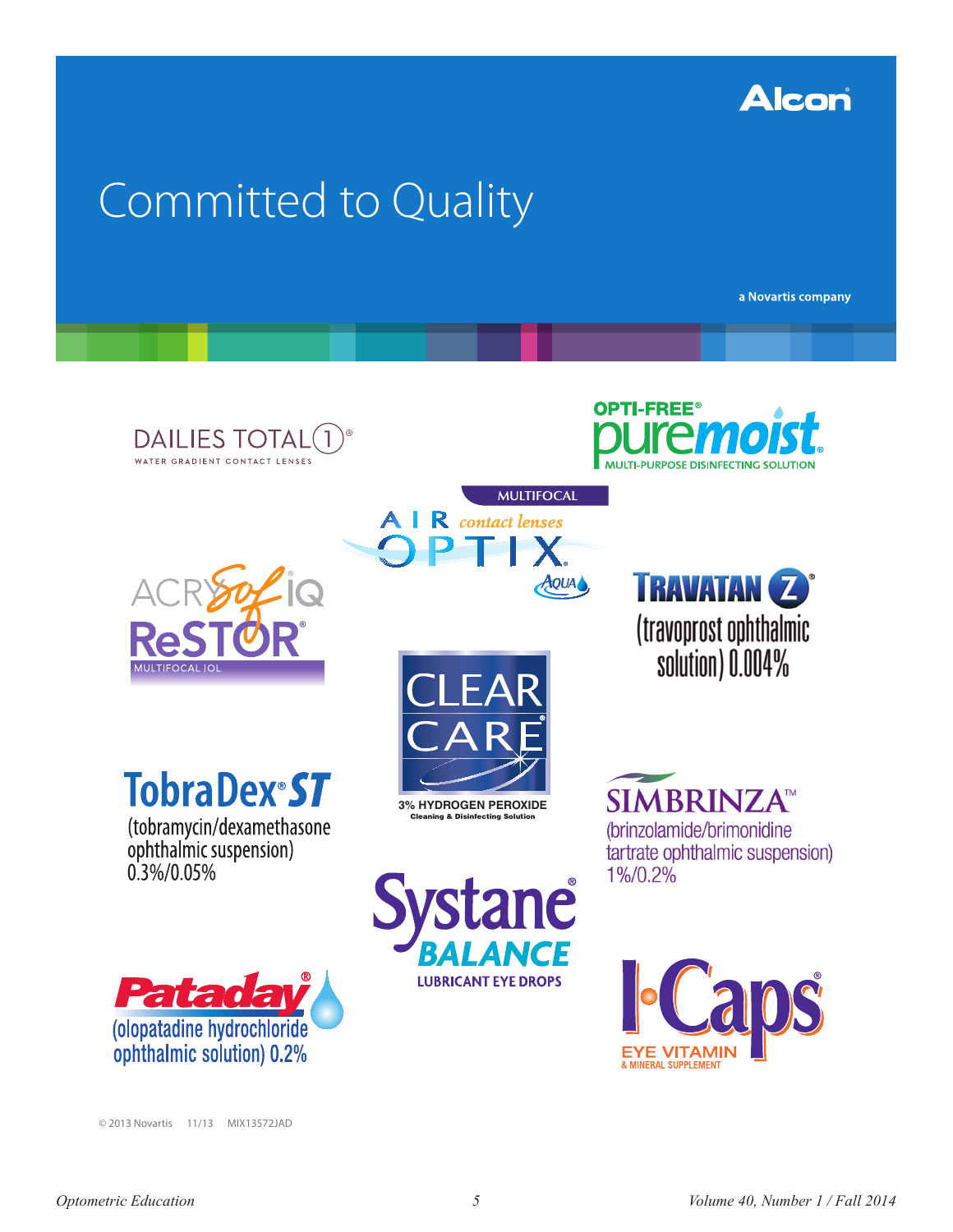

# Committed to Quality

a Novartis company

# Alcon

6201 South Freeway Fort Worth, Texas 76134 www.alcon.com

# Customer Service

(800) 451-3937 RX & OTC (800) 241-5999 Contact lenses

# Switchboard

(817) 293-0450 Live Operator

# Humanitarian Services

(800) 222-8103 US Patient Assistance Program US Medical Need Program

# Medical Missions

(800) 757-9790 Disaster Relief International Missions

# The Alcon Foundation, Inc.

(817) 551-4545 501(c)(3) Nonprofit Status Required Speakers Alliance (800) 757-3850

# Medical Information **Services**

(800) 757-9785 medinfo@alcon.com

# Medical Safety

(800) 757-9780 Adverse Event Reporting

© 2013 Novartis 11/13 MIX13572JAD